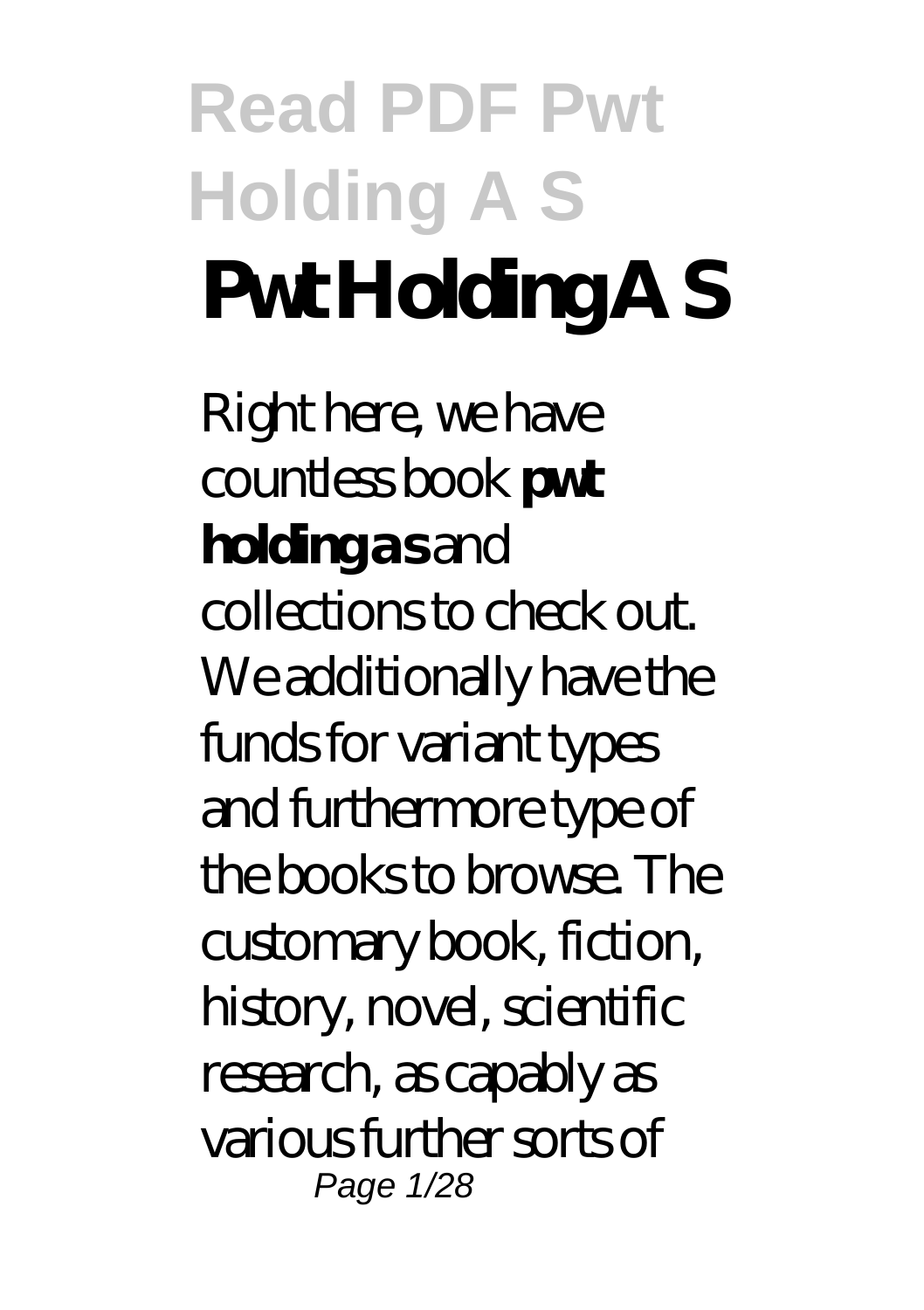### **Read PDF Pwt Holding A S** books are readily open here.

As this pwt holding as, it ends in the works being one of the favored book pwt holding a s collections that we have. This is why you remain in the best website to look the unbelievable books to have.

**Pwt Holding A S** Page 2/28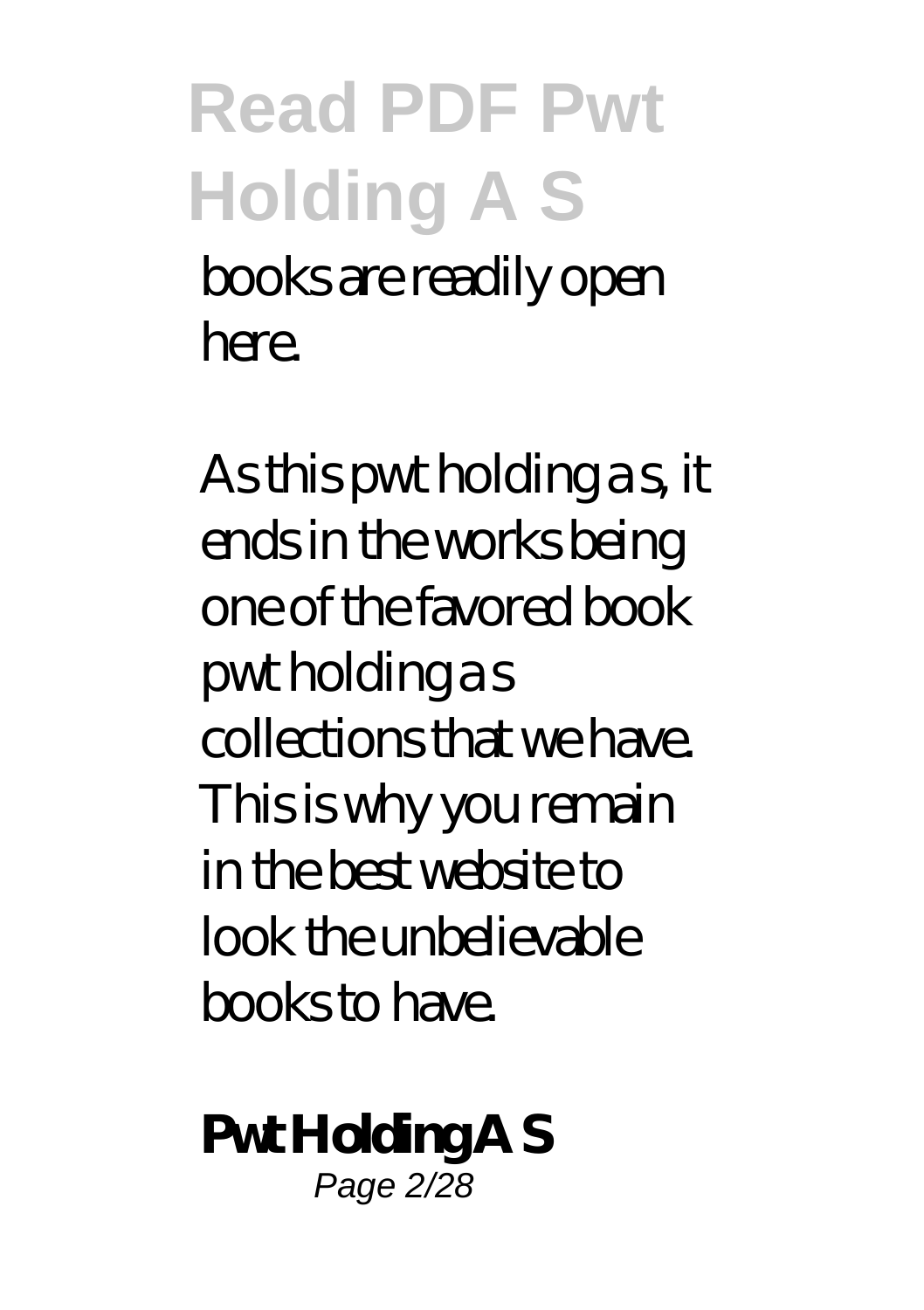#### **Read PDF Pwt Holding A S** PWT Group Headquarter PWT Group Who we are We dress the fashionconscious man in quality clothing from our wholesale company PWT Brands and our two leading menswear chains Tøjeksperten and Wagner. PWT Group

**PWT Group A/S –** Page 3/28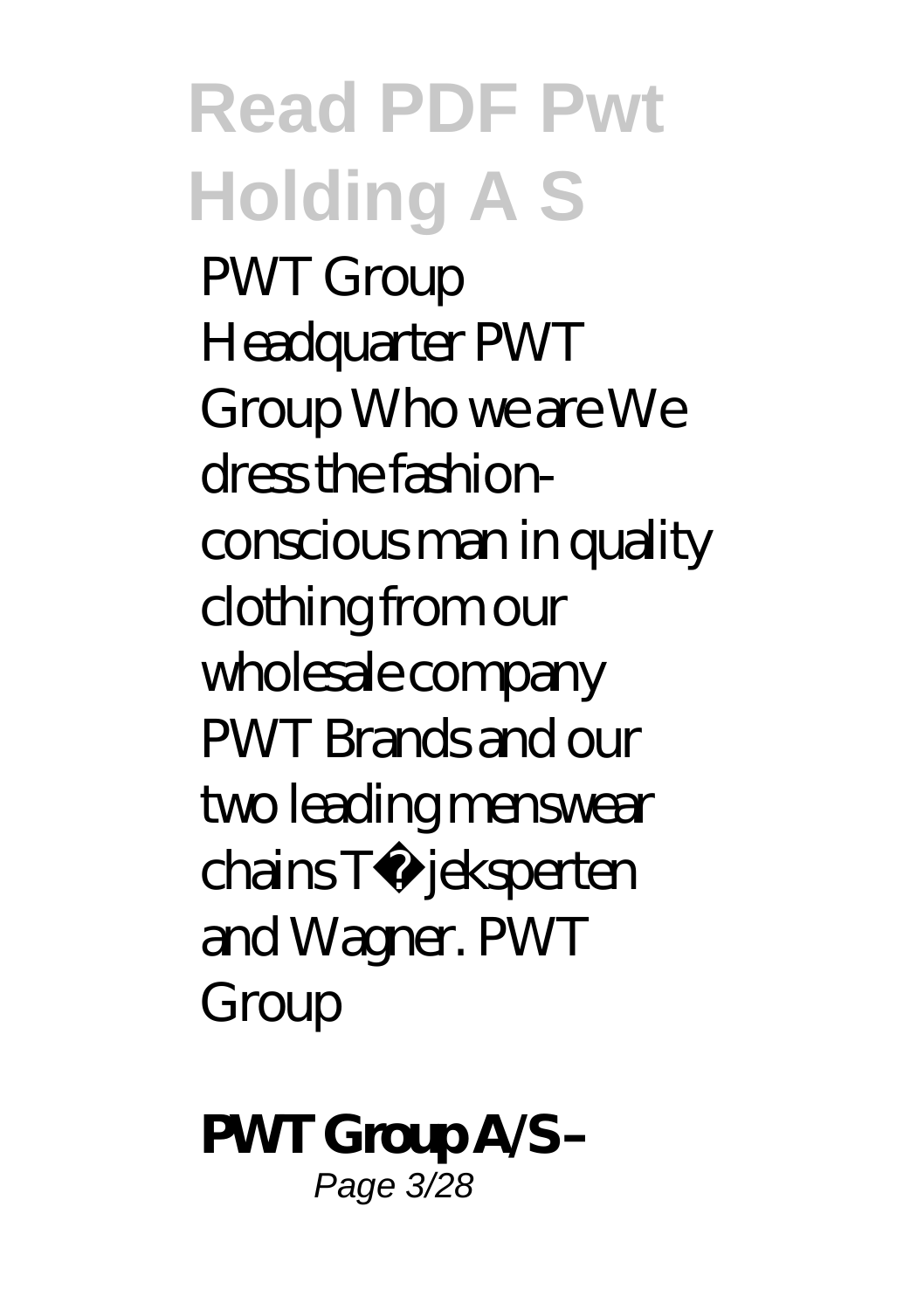#### **Read PDF Pwt Holding A S Corporate site** As previously informed, the global outbreak of COVID-19 and subsequent closure of PWT Group A/S' stores in mid-March have had a severe negative impact on the operational and.

**PWT Holding A/S: PWT Holding A/S' subsidiary, PWT Group A ...** As previously informed, Page 4/28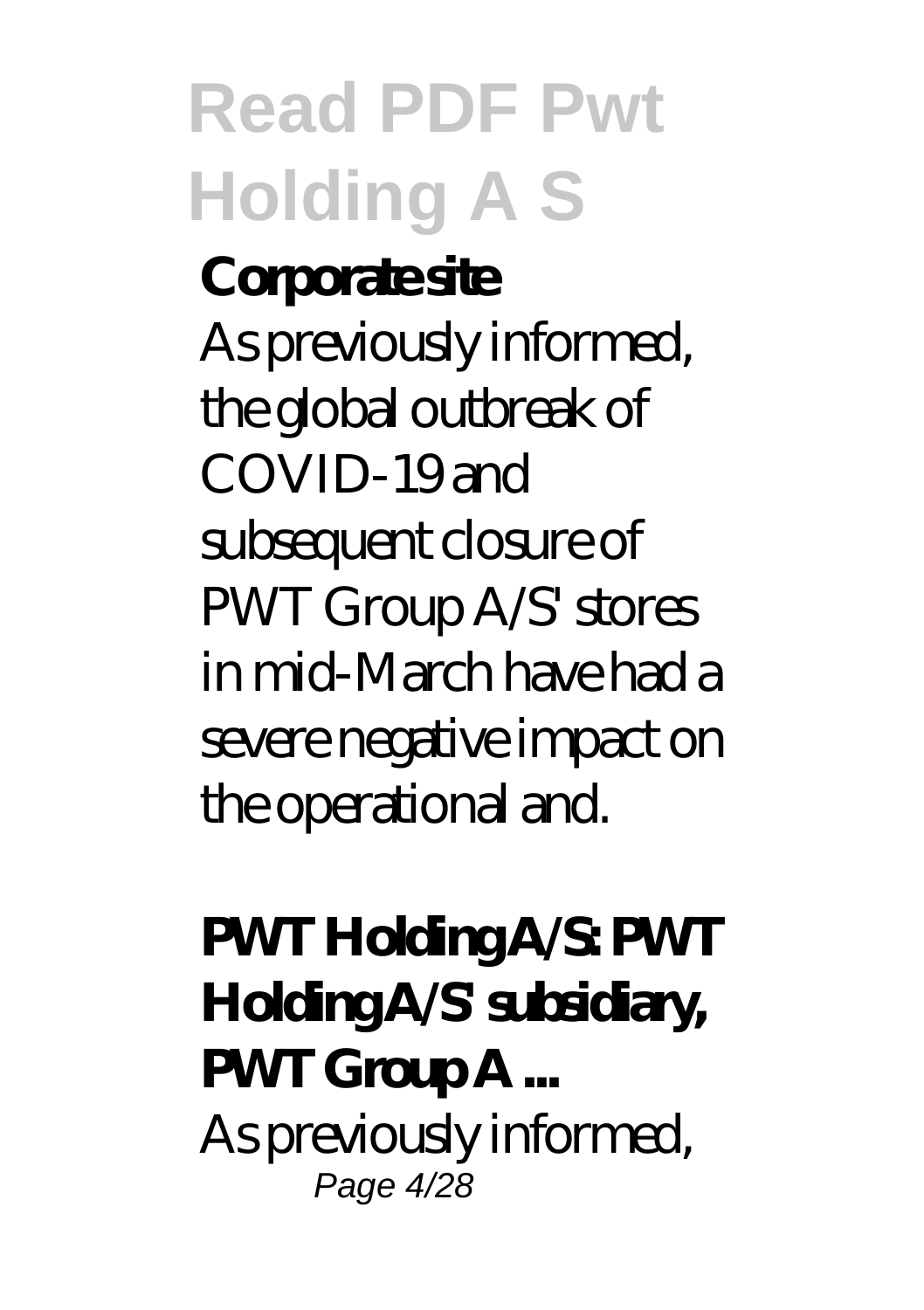the global outbreak of COVID-19 and subsequent closure of PWT Group A/S', now in restructuring, stores in mid-March have had a severe negative impact on the operational and financial performance of PWT Group A/S, now in restructuring, (a subsidiary to PWT Holding A/S) and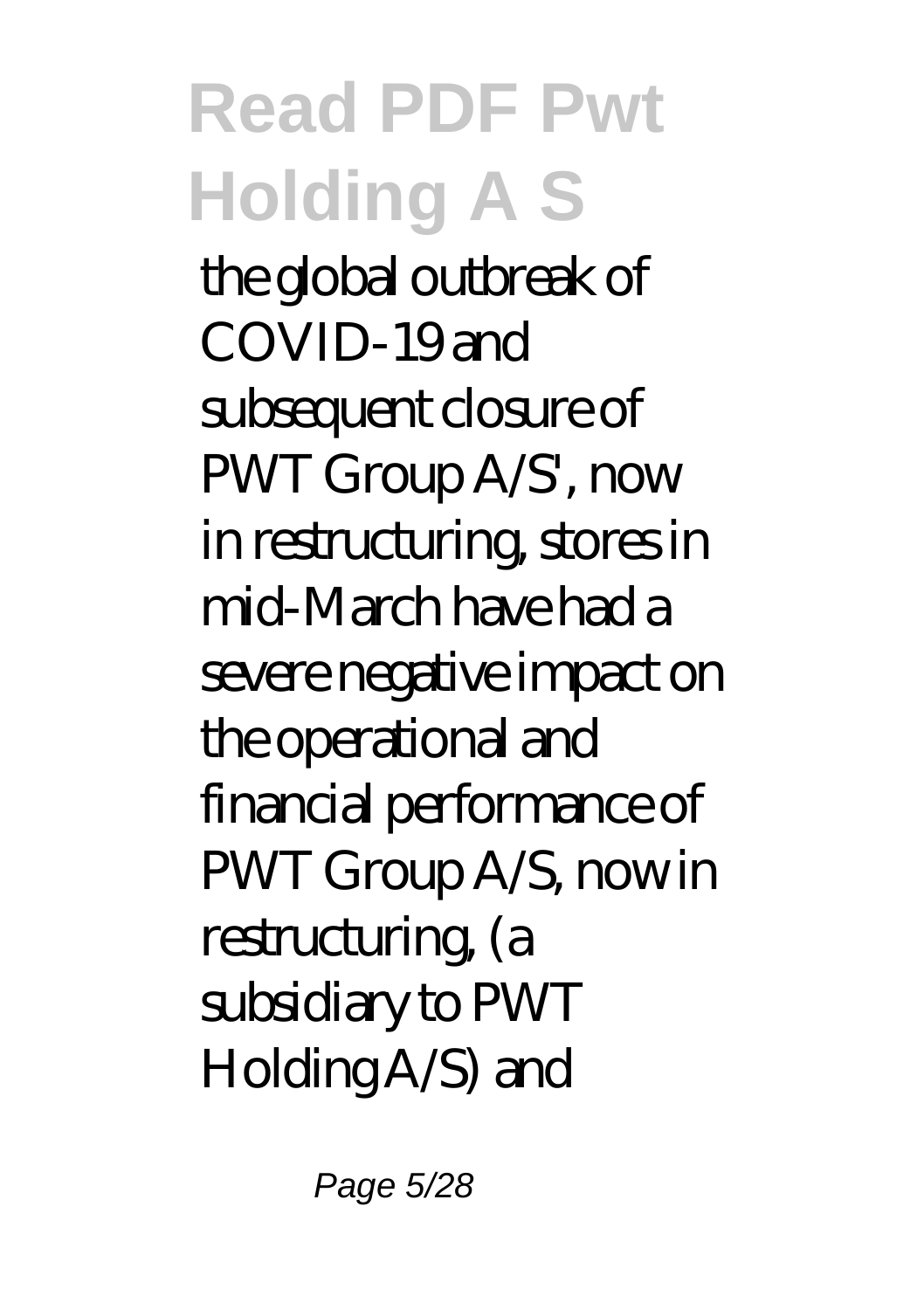**Read PDF Pwt Holding A S PWT Holding A/S has been taken under incourt ...** Company Announcement, Aalborg 14 April 2020PWT Holding A/S (the "Company") has instructed the agent for the Company's up to DKK 475,000,000 senior secured bonds with ISIN DK0030405188 (the "Bonds") to initiate a Page 6/28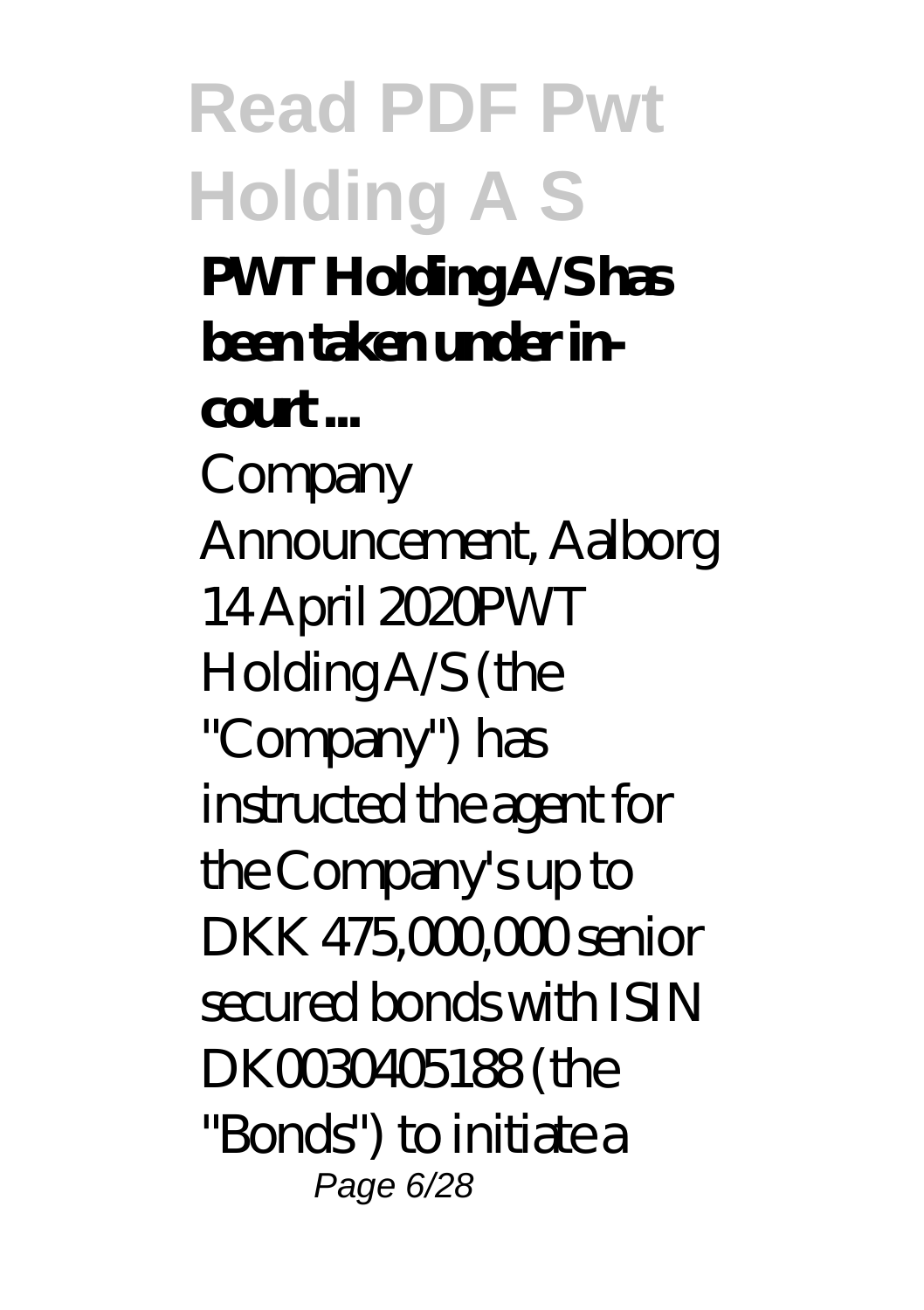written procedure to request the bondholders to vote in favour defer

#### **PWT Holding A/S - Initiates a written procedure** Due to the COVID-19 outbreak and related issues, PWT Holding A/S has decided to postpone the adoption and publication of its annual report until 31 Page 7/28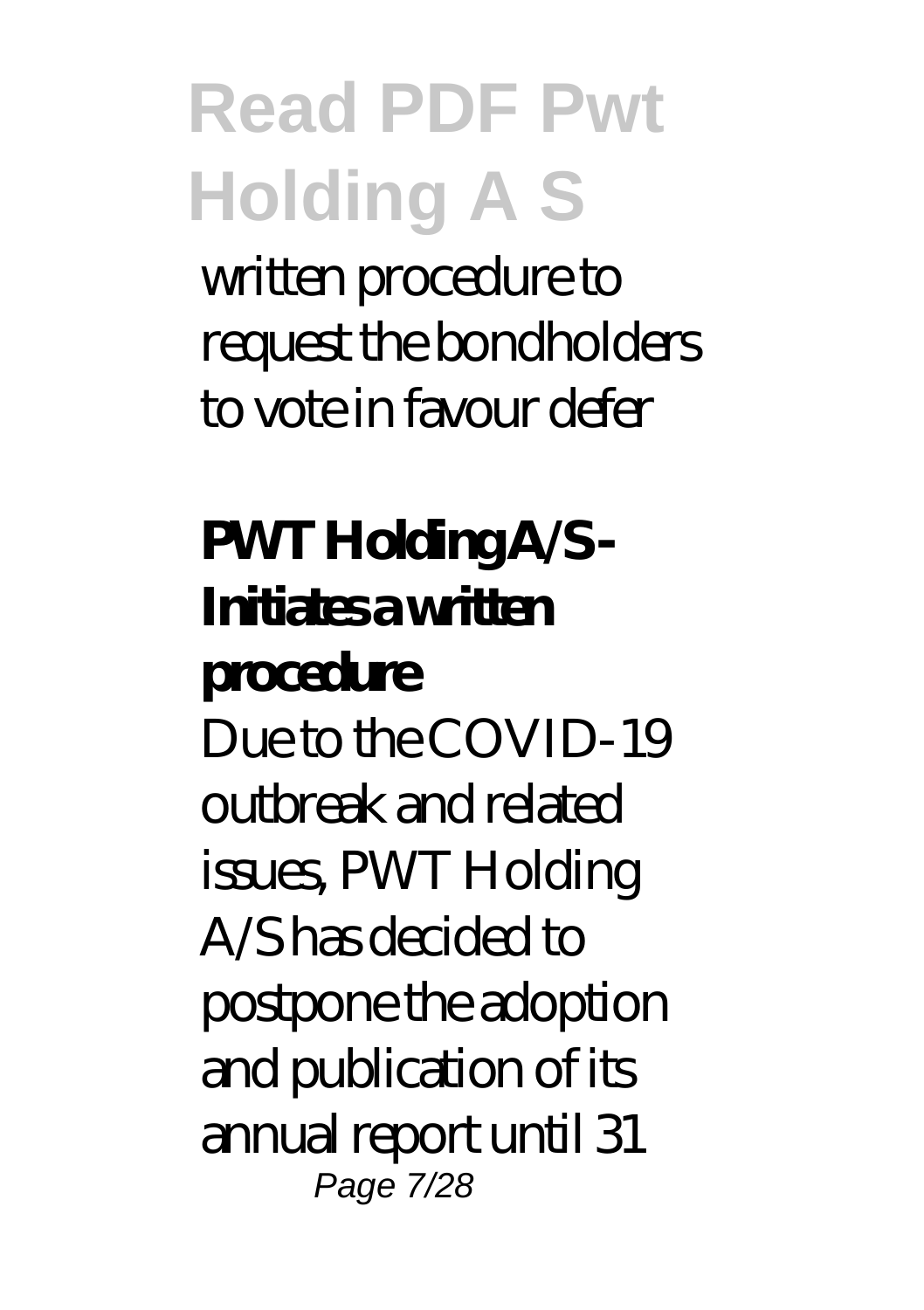August 2020.For further information, please contact PWT Holding A/S Ole Koch Hansen, CEO Telephone: +45 40444130 E-mail: ole@pwtgroup.dkClaus

**Company announcement: PWT Holding A/S postpone the ...** As part of the restructuring of the PWT Page 8/28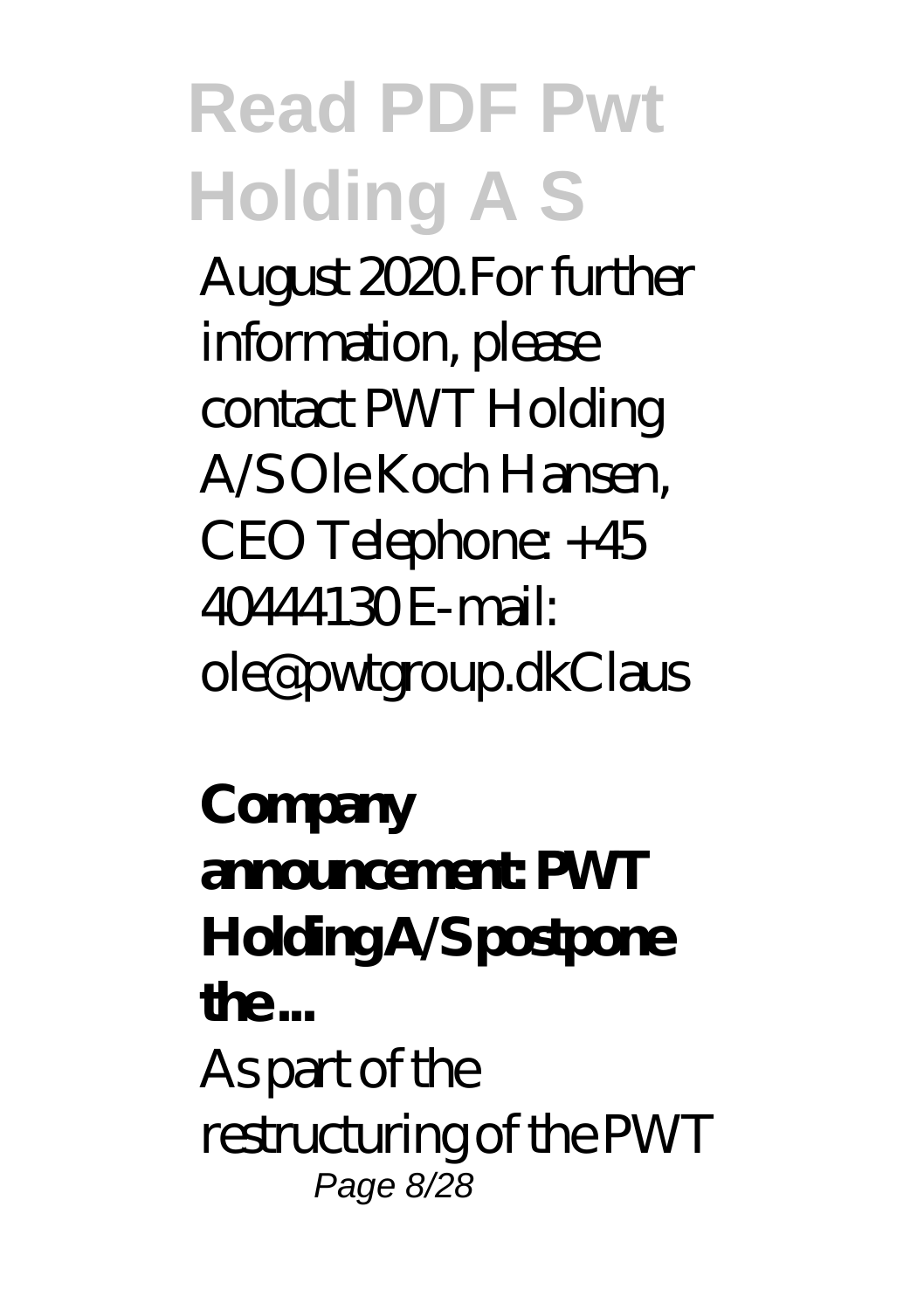group, PWT Holding A/S in restructuring has transferred its shares in PWT Group A/S. PWT Holding A/S in restructuring is accordingly no longer part of the PWT group. PWT Holding A/S in restructuring has as part of the reconstruction today June 2nd, 2020 made a self declaration of bankruptcy and the Page 9/28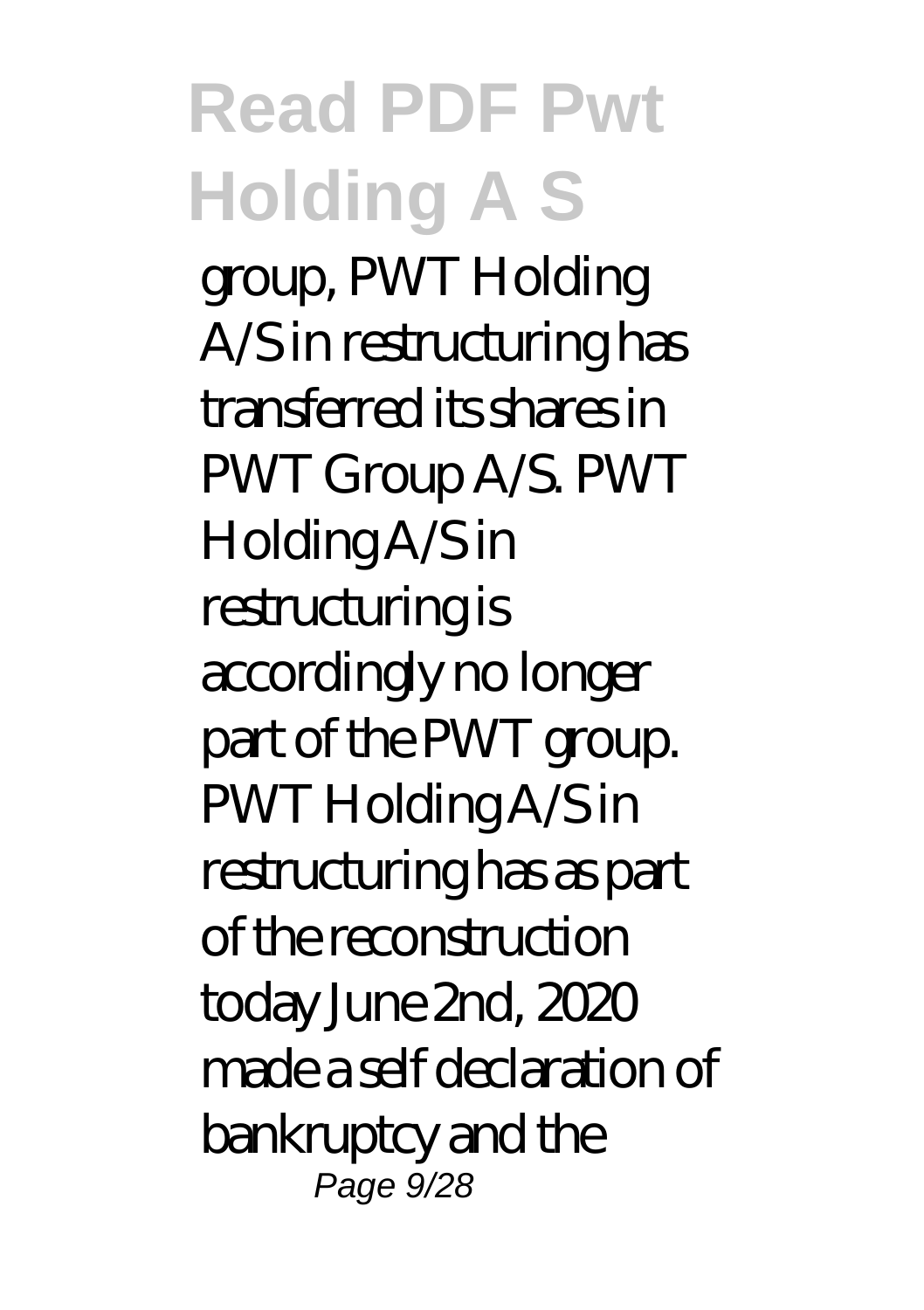bonds issued by PWT Holding A/S have consequently been delisted from Nasdaq Stockholm.

#### Press release – PWT **Group A/S** PWT Holding A/S (the " Company ") has instructed the agent for the Company's up to DKK 475,000,000 senior secured bonds with ISIN Page 10/28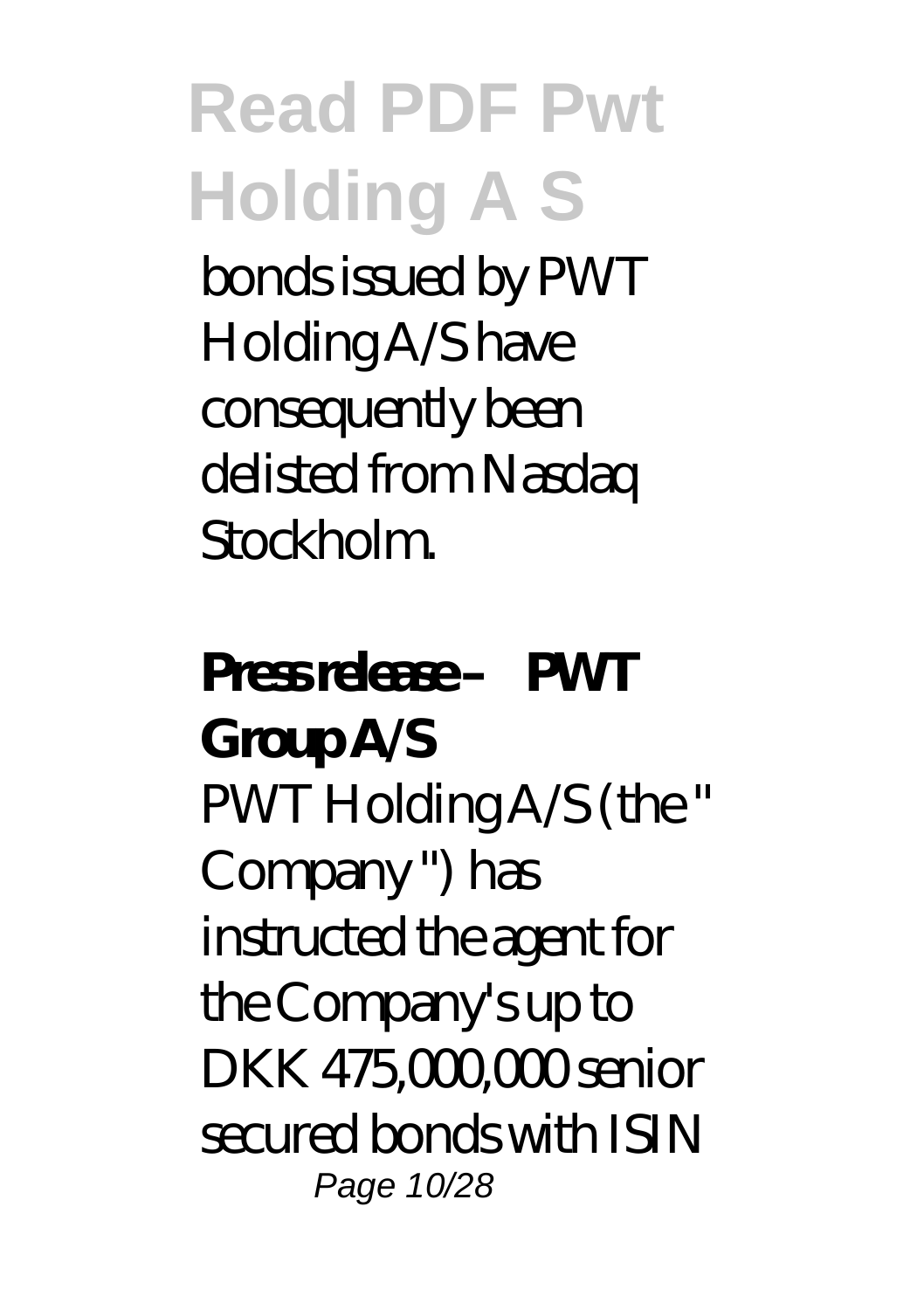**Read PDF Pwt Holding A S** DK0030405188 (the " Bonds ") to initiate a written procedure to...

**PWT Holding A/S - Initiates a written procedure** Company announcement: PWT Holding A/S publishes information to creditors in relation to its restructuring In connection with PWT Page 11/28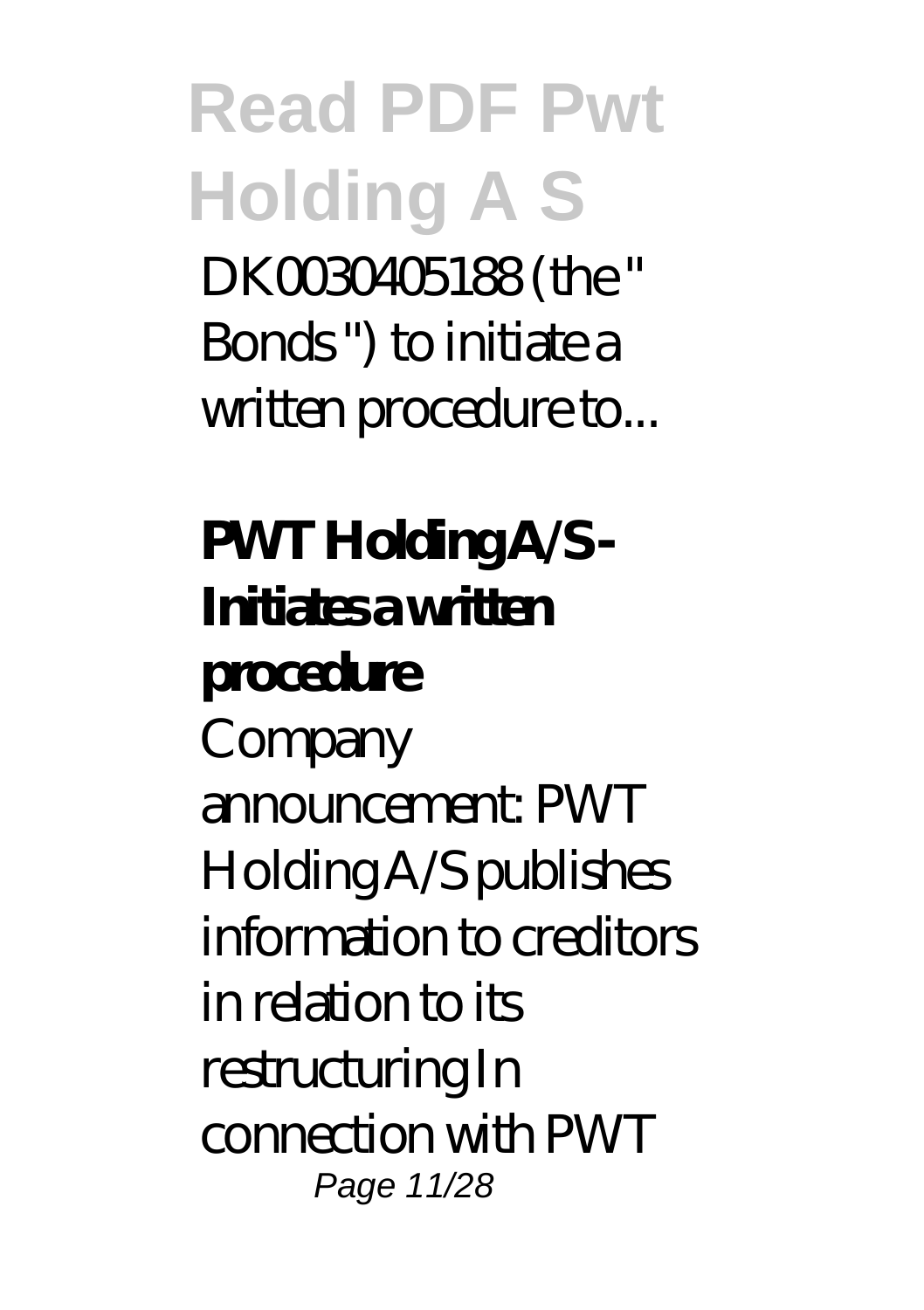Holding A/S, ongoing restructuring, PWT Group A/S has made certain in-formation available to its creditors. The information is available here. For further information, please contact PWT Holding A/S Ole Koch Hansen, CEO Telephone: +45 40444130 E-mail: ole@pwtgroup.dk ...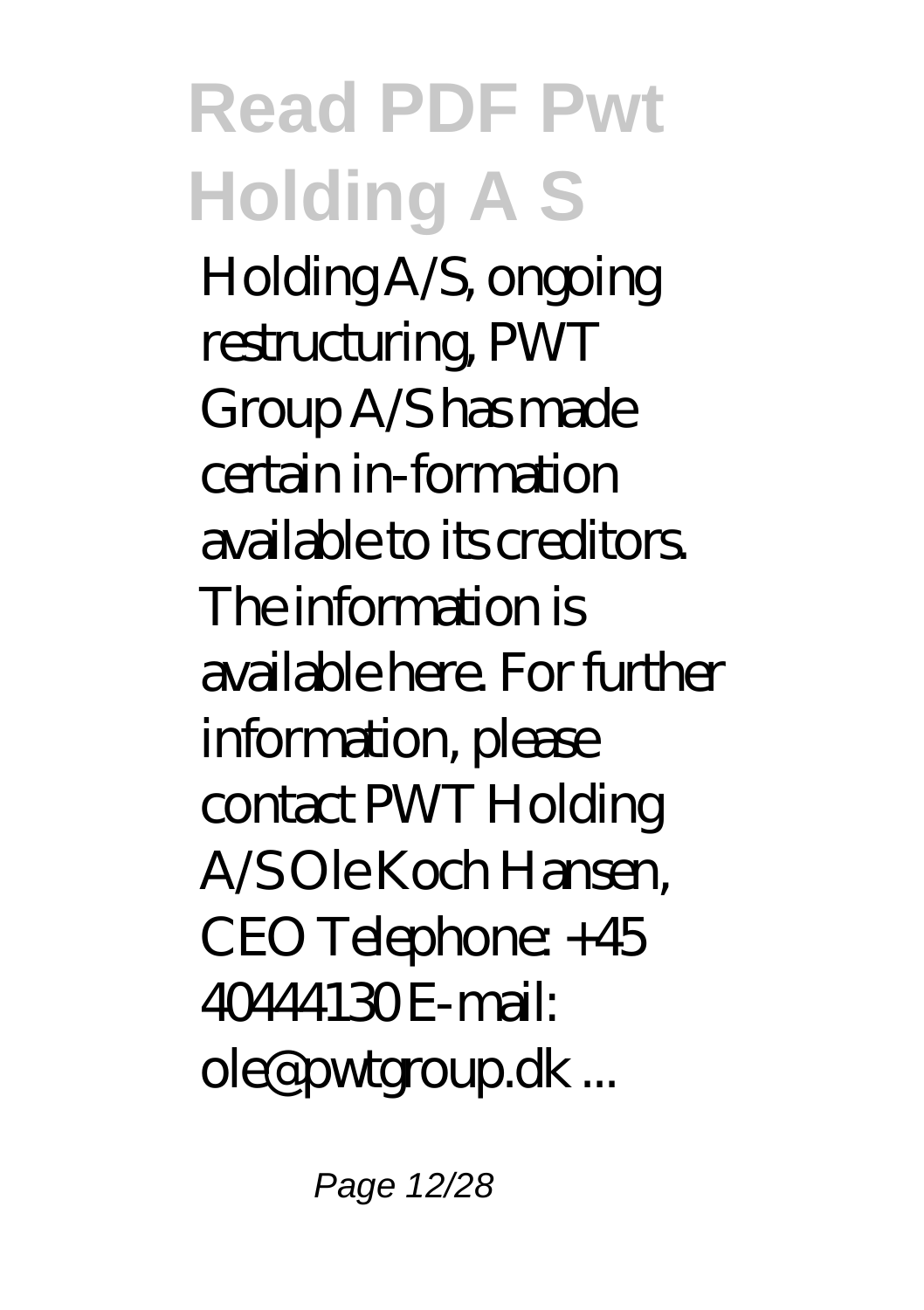**Read PDF Pwt Holding A S PWT Group A/S - PWT Holding A/S publishes information to ...** Proff.dk giver dig firmainformation om Pwt Holding A/S Under Konkurs, 31074606. Find vejbeskrivelse, kontaktinfo, regnskabstal, ledelse, bestyrelse og ejere.

**Pwt Holding A/S Under Konkurs - 31074606 -** Page 13/28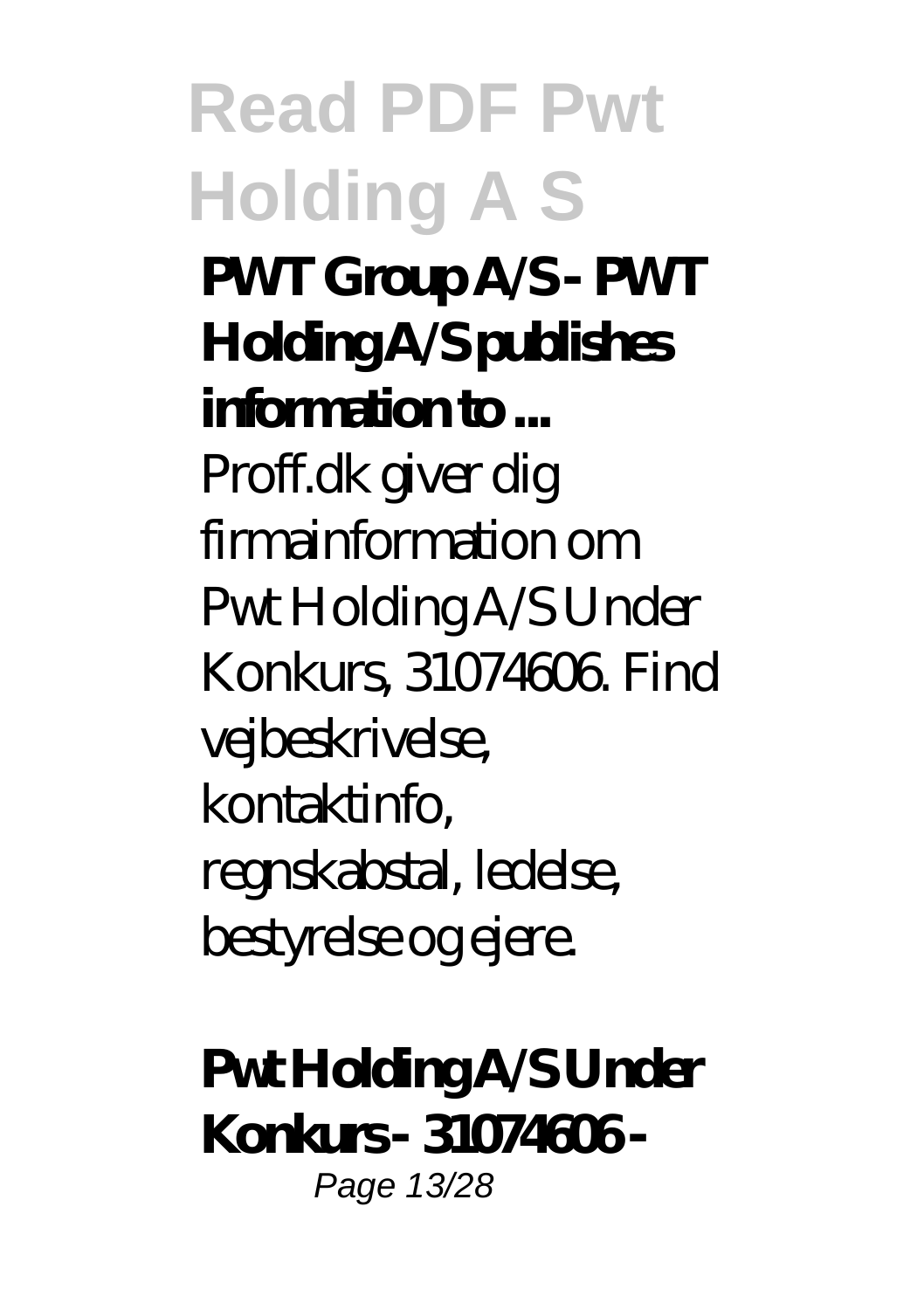**Aalborg SV - Se ...** Bookmark File PDF Pwt Holding A S Pwt Holding A S Right here, we have countless book pwt holding a s and collections to check out. We additionally offer variant types and also type of the books to browse. The adequate book, fiction, history, novel, scientific research, as competently as various Page 14/28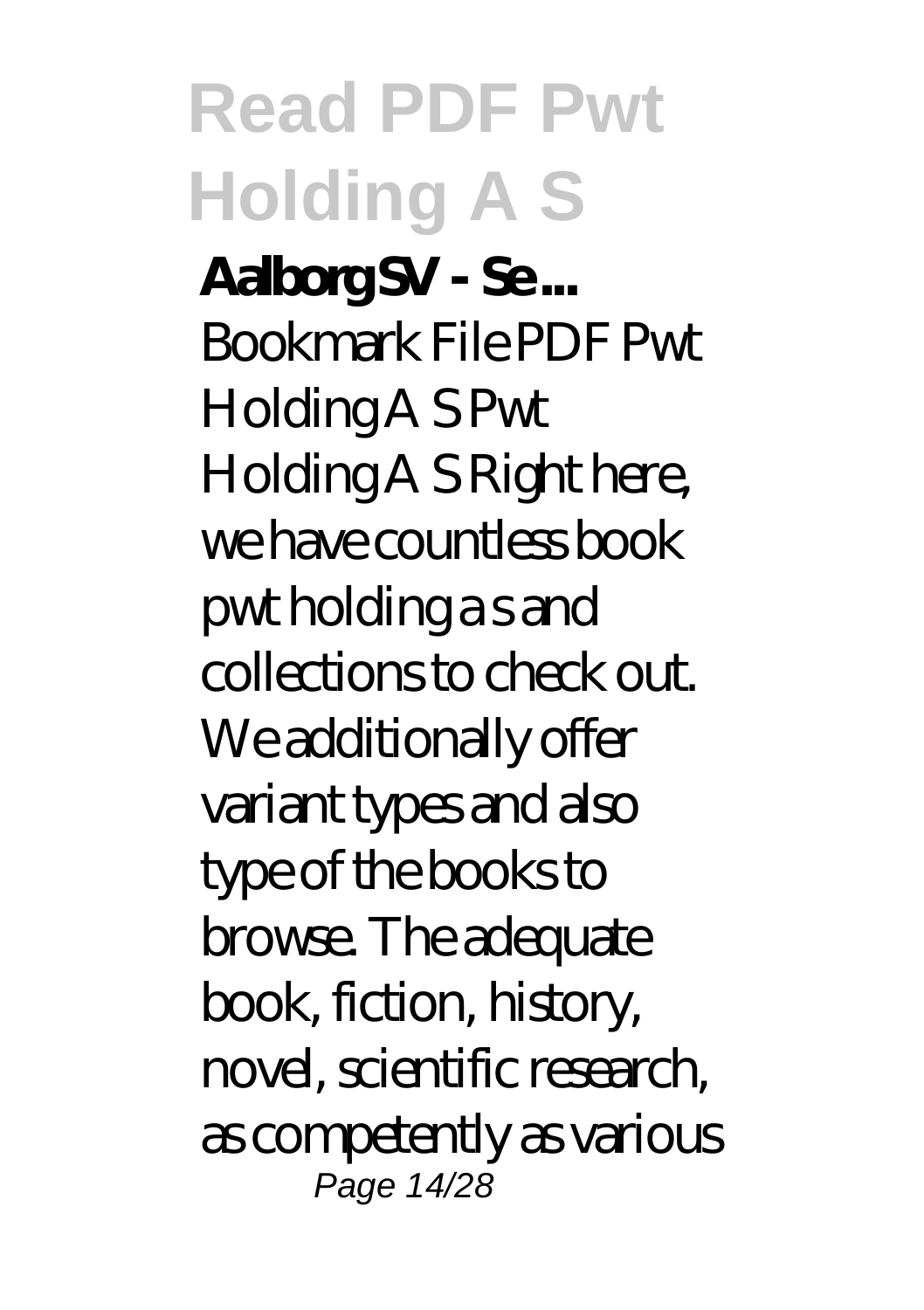#### **Read PDF Pwt Holding A S** supplementary sorts of books are readily simple here.

**Pwt Holding A S** PWT Holding A/S Ole Koch Hansen, CEO Telephone: +45 40444130 E-mail: ole@pwtgroup.dk. Claus Back Nielsen, CFO Telephone: +45 25434611 E-mail: cbn@pwtgroup.dk. Page 15/28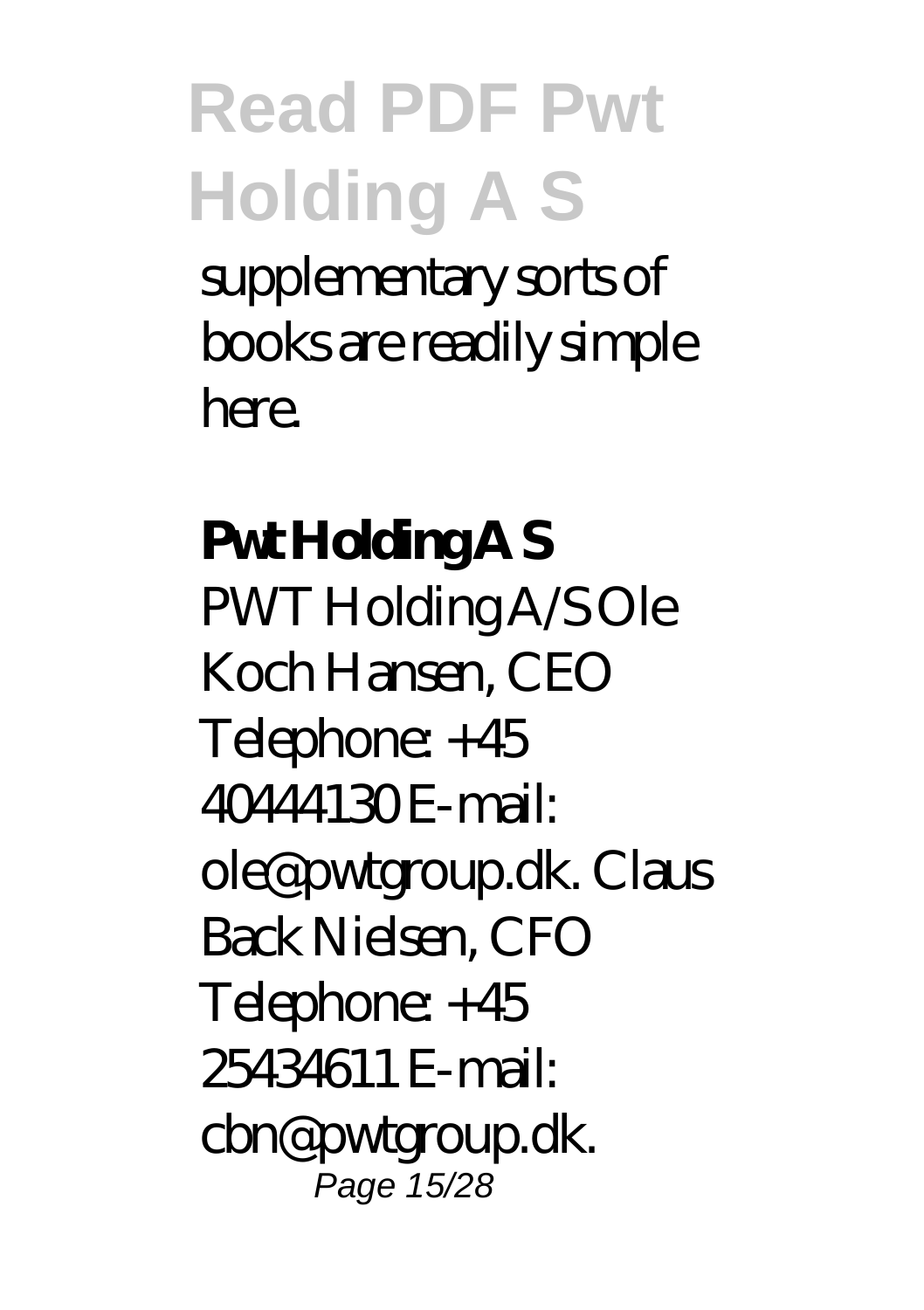**Read PDF Pwt Holding A S** Information: This information is...

**Company announcement: PWT Holding A/S' subsidiary Wagno AS ...** PWT Holding A/S' publishes information to creditors in relation to its re-structuring. In connection with PWT Holding A/S' ongoing restructuring PWT Page 16/28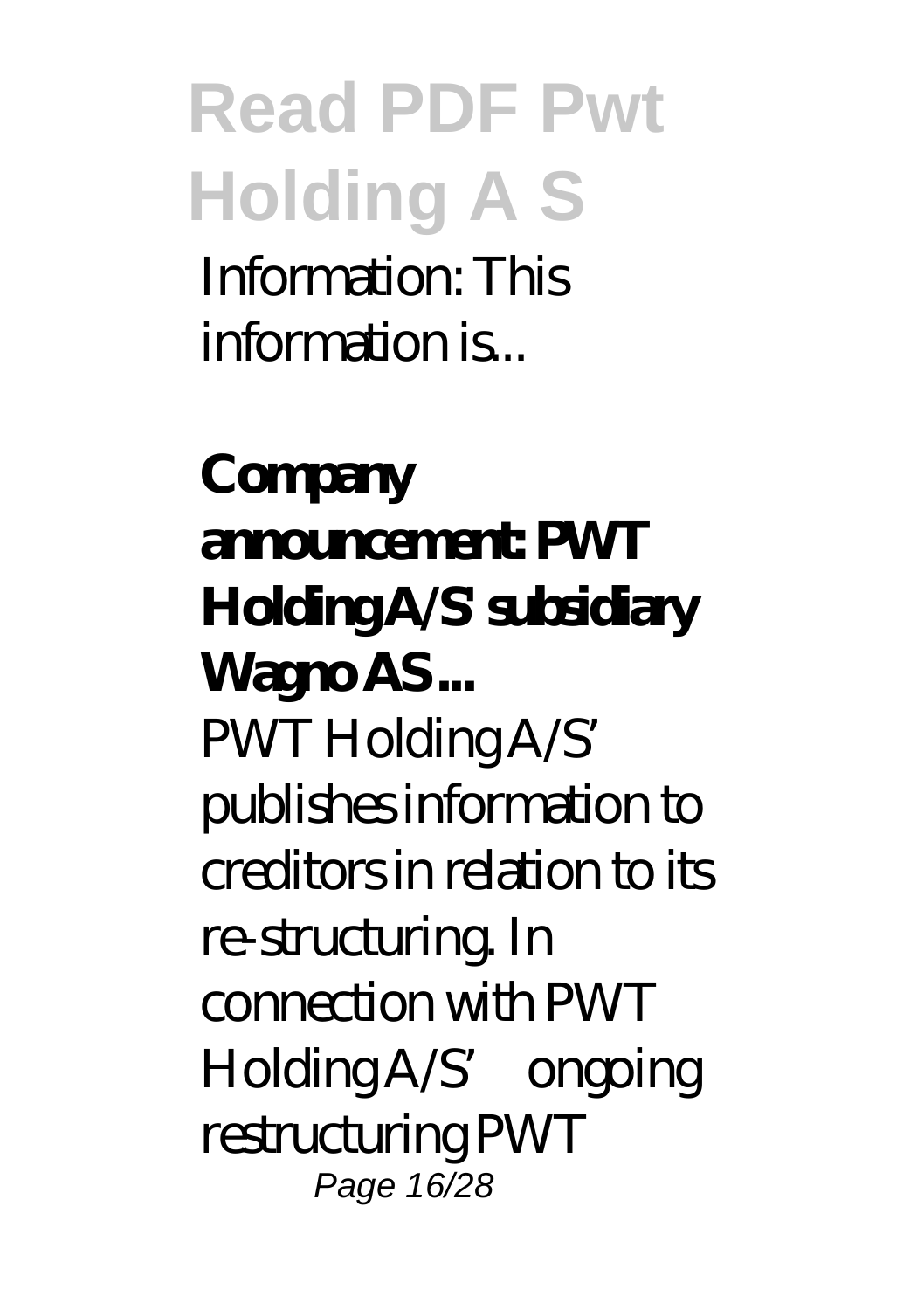Holding A/S' has made available certain information made available to its creditors. The information is available here. For further information, please contact. PWT Holding A/S Ole Koch ...

#### **Pwt Holding A S flyingbundle.com** In connection with PWT Holding A/S' subsidiary, Page 17/28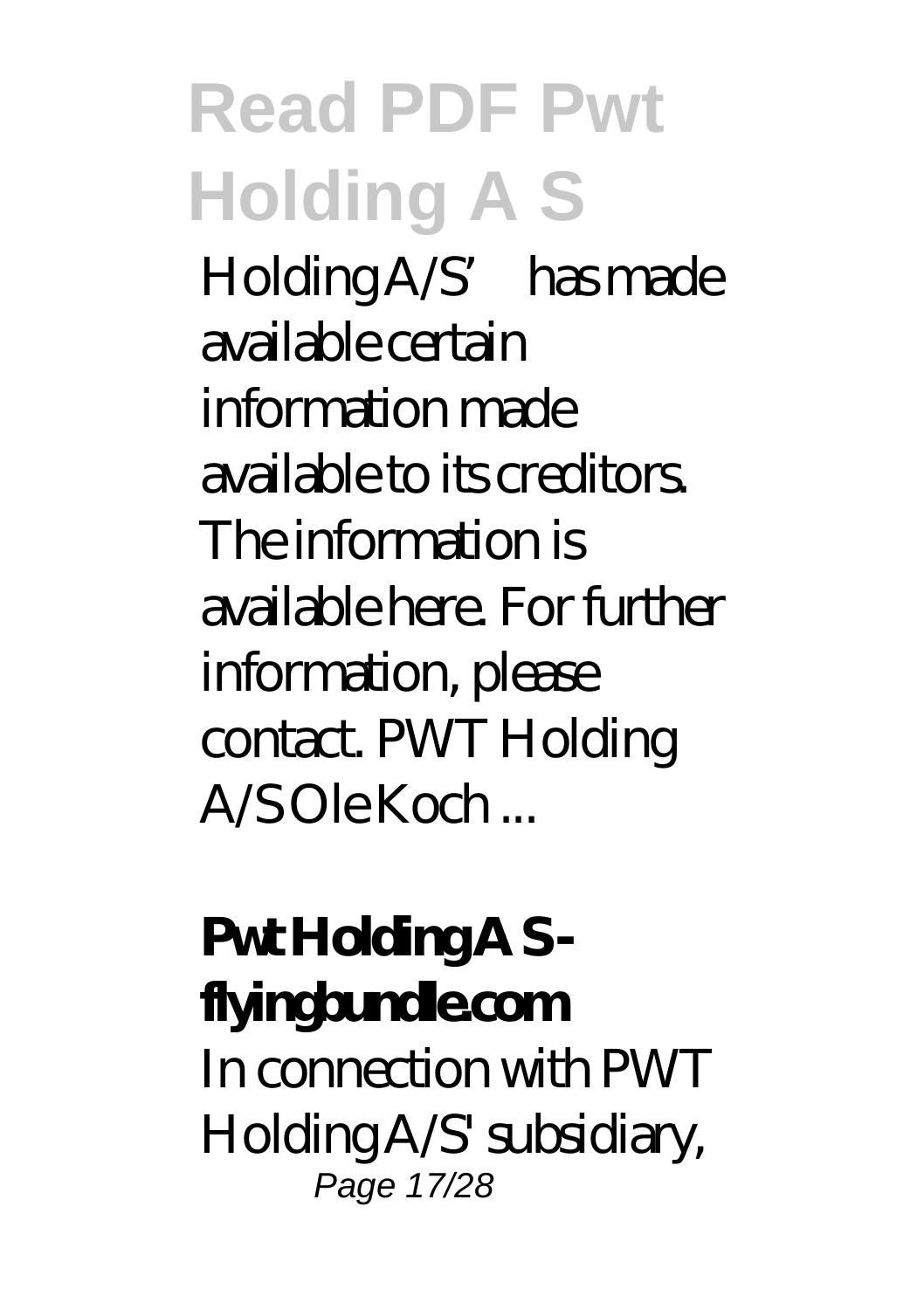#### **Read PDF Pwt Holding A S** PWT Group A/S', ongoing restructuring, PWT Group A/S has made certain information available to its creditors. The information is available here.For further information, please contact PWT Holding A/S Ole Koch Hansen, CEO Telephone: +45 40444130

**Company** Page 18/28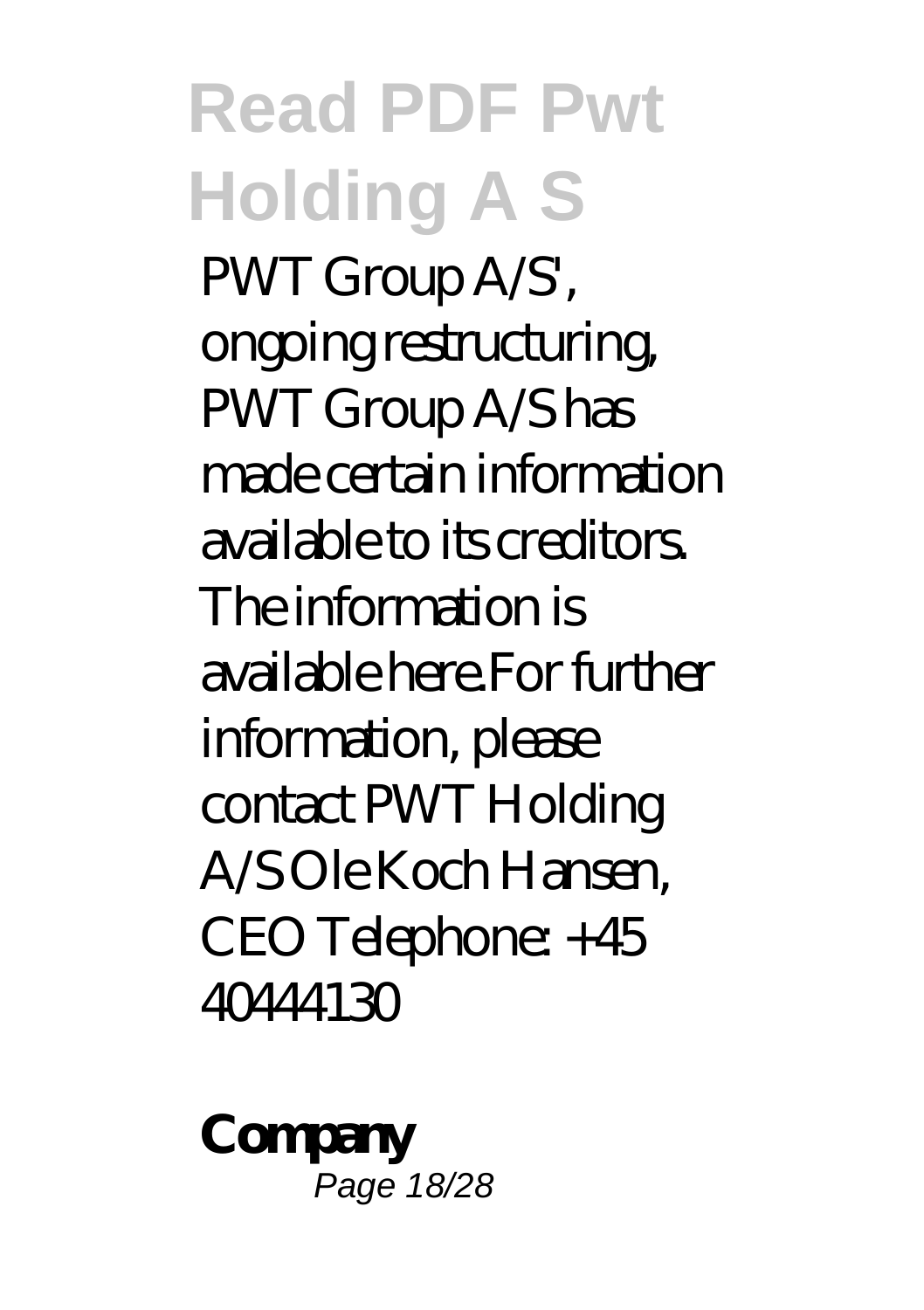**Read PDF Pwt Holding A S announcement: PWT Holding A/S' subsidiary PWT** Company Announcement, Aalborg 14 April 2020 PWT Holding A/S (the 'Company') has instructed the agent for the Company's up to DKK 475,000,000 senior secured bonds with ISIN DK0030405188 (the 'Bonds ... Page 19/28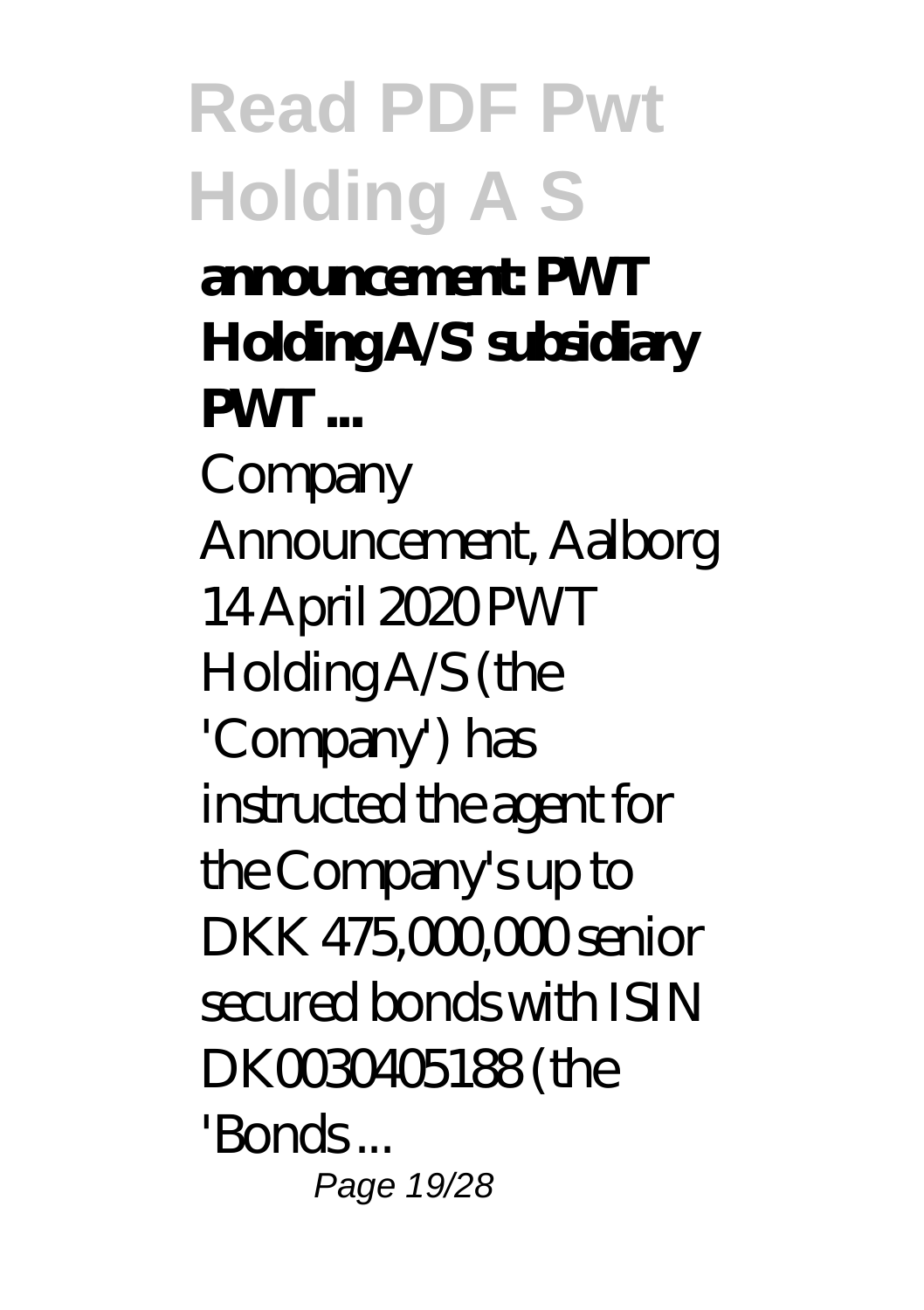**PWT Holding A/S - Initiates a written procedure - 14.04.2020** PWT HOLDING A/S LEI Code 213800LT65B1 KFSTKH12. Brief information about the company. Central Business Register (Centrale Virksomhedsregister, Danish Business Authority) issued Page 20/28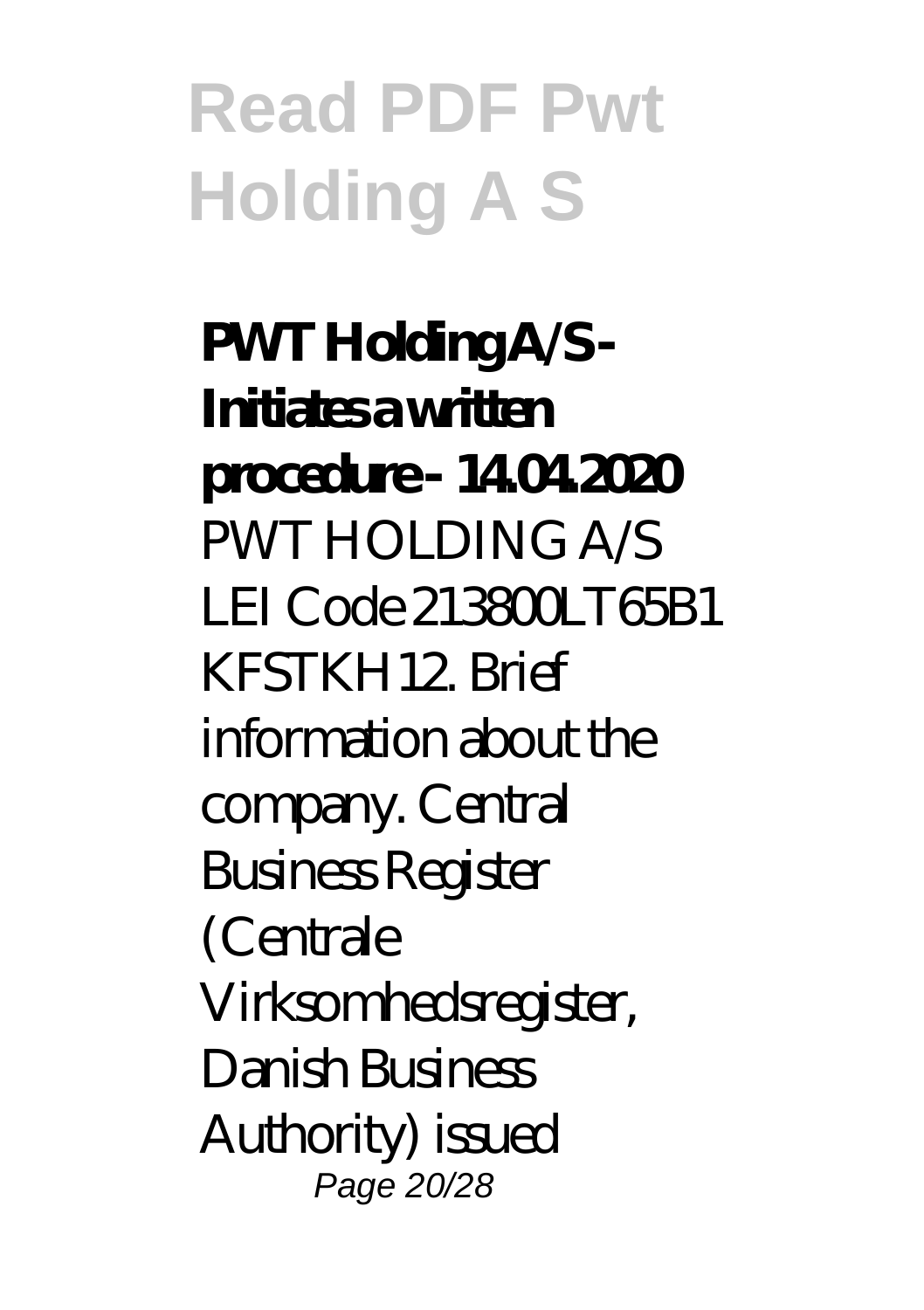organization - PWT HOLDING A/S LEI code - 213800LT65B1KF STKH12. The

organization is located at DK, DK-81, AALBORG SV, 9200, GØTEBORGVEJ 15.

#### **PWT HOLDING A/S reviews, LEI 213800LT65 B1KFSTKH12** PWT Holding A/S Ole Koch Hansen, CEO Page 21/28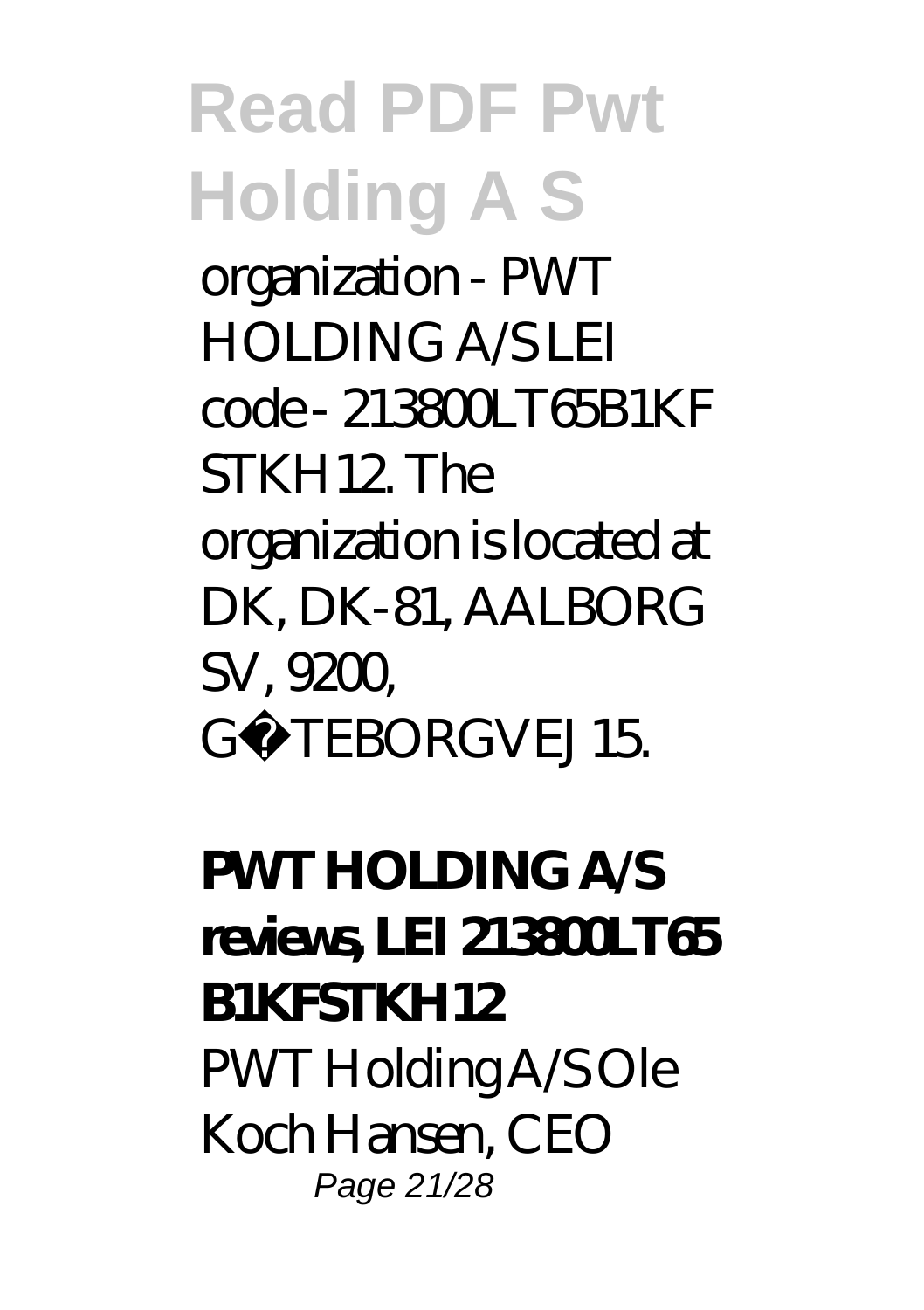**Read PDF Pwt Holding A S** Telephone: +45 40444130 E-mail: ole@pwtgroup.dk. Claus Back Nielsen, CFO Telephone: +45 25434611 E-mail: cbn@pwtgroup.dk

**Company announcement: The restructuring plan for PWT ...** Download File PDF Pwt Holding A S Pwt Page 22/28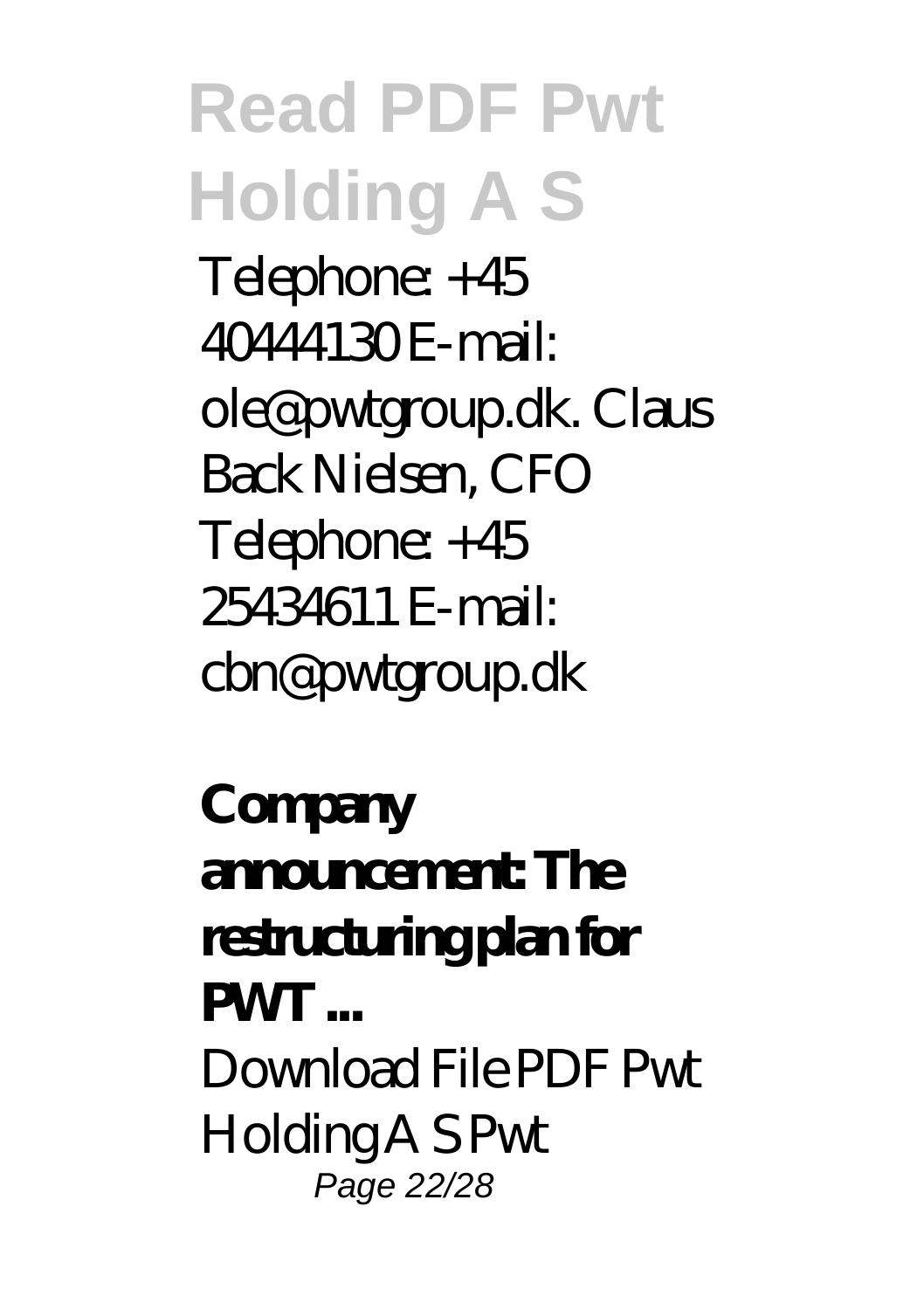#### **Read PDF Pwt Holding A S** Holding A S Yeah, reviewing a ebook pwt holding a s could add your close contacts listings. This is just one of the solutions for you to be successful. As understood, execution does not suggest that you have fabulous points. Comprehending as competently as union even more than further

Page 23/28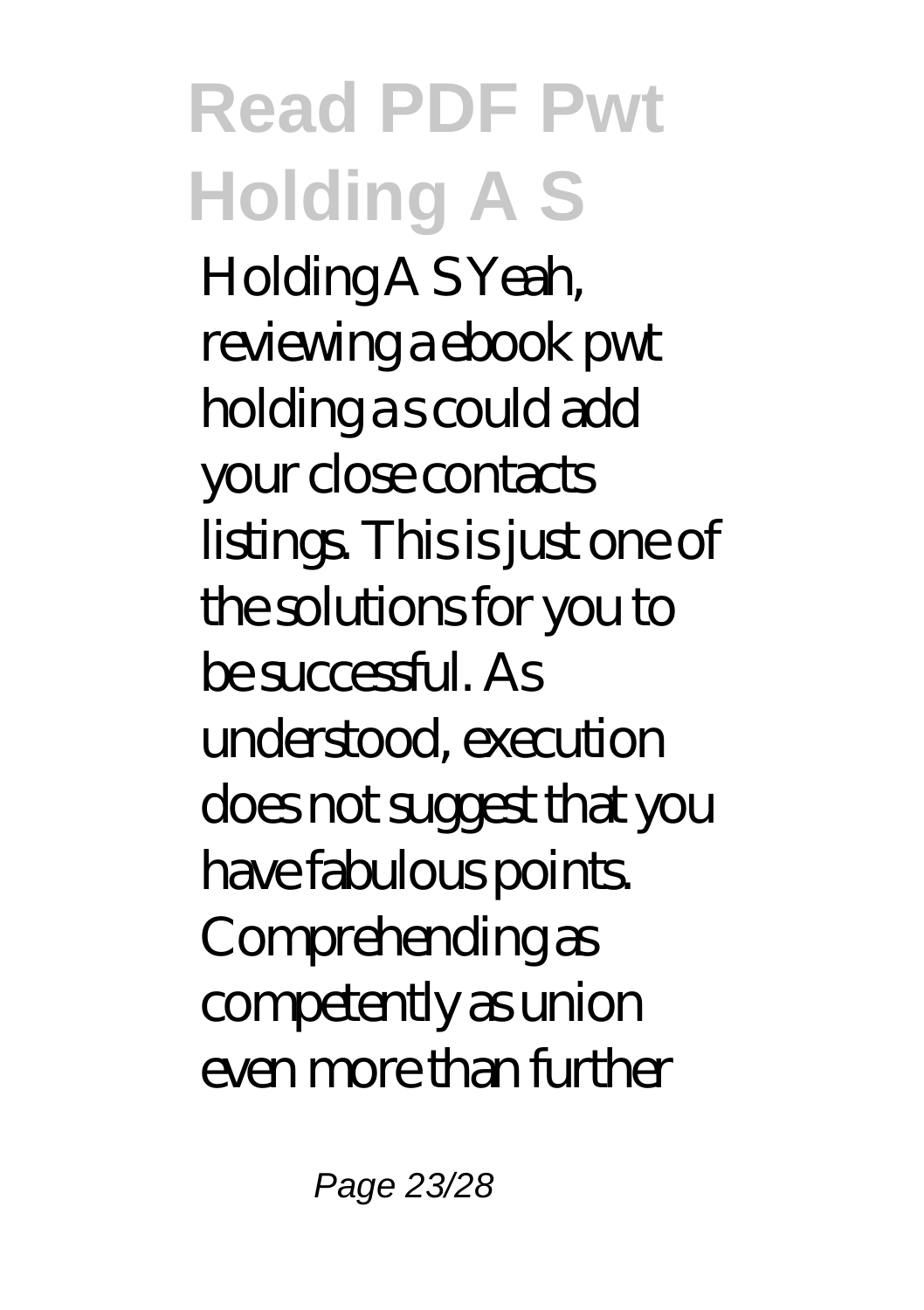#### **Pwt Holding A S - portal -02.theconversionpros.c**

#### **om**

That's why we look at everything from your potential pet's personality to where you live creating the perfect match for both cat and owner. While there can be a lot to think about when adopting a cat, Cats Protection aims to take away some of your Page 24/28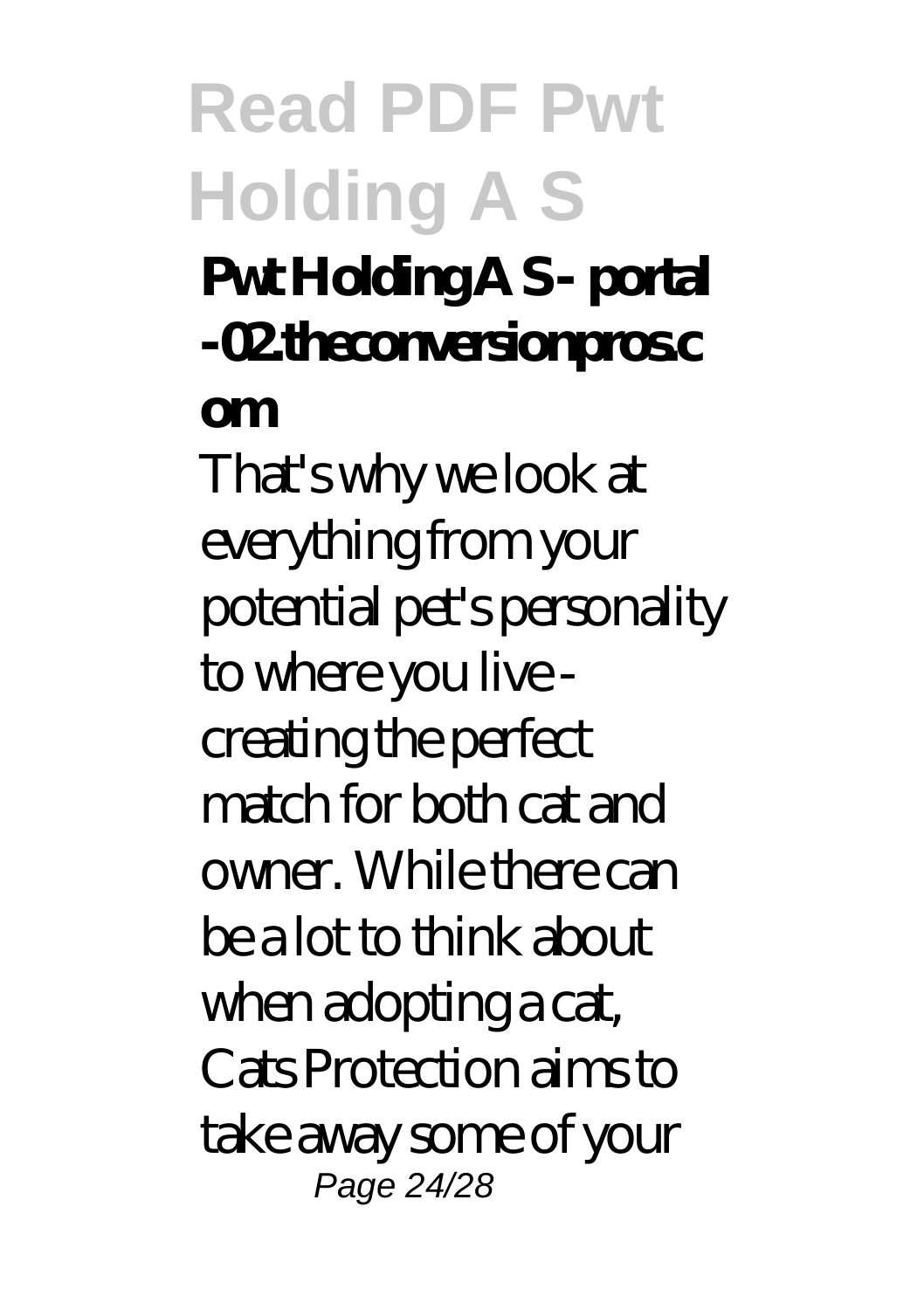worries, providing plenty of advice along the way.

**Adopt a cat | Find a cat to adopt | Cats Protection** Crossroads Women's Centre is a disabilityaccessible multi-racial community resource. Home to 16 groups who provide self-help advice and information about a range of issues including Page 25/28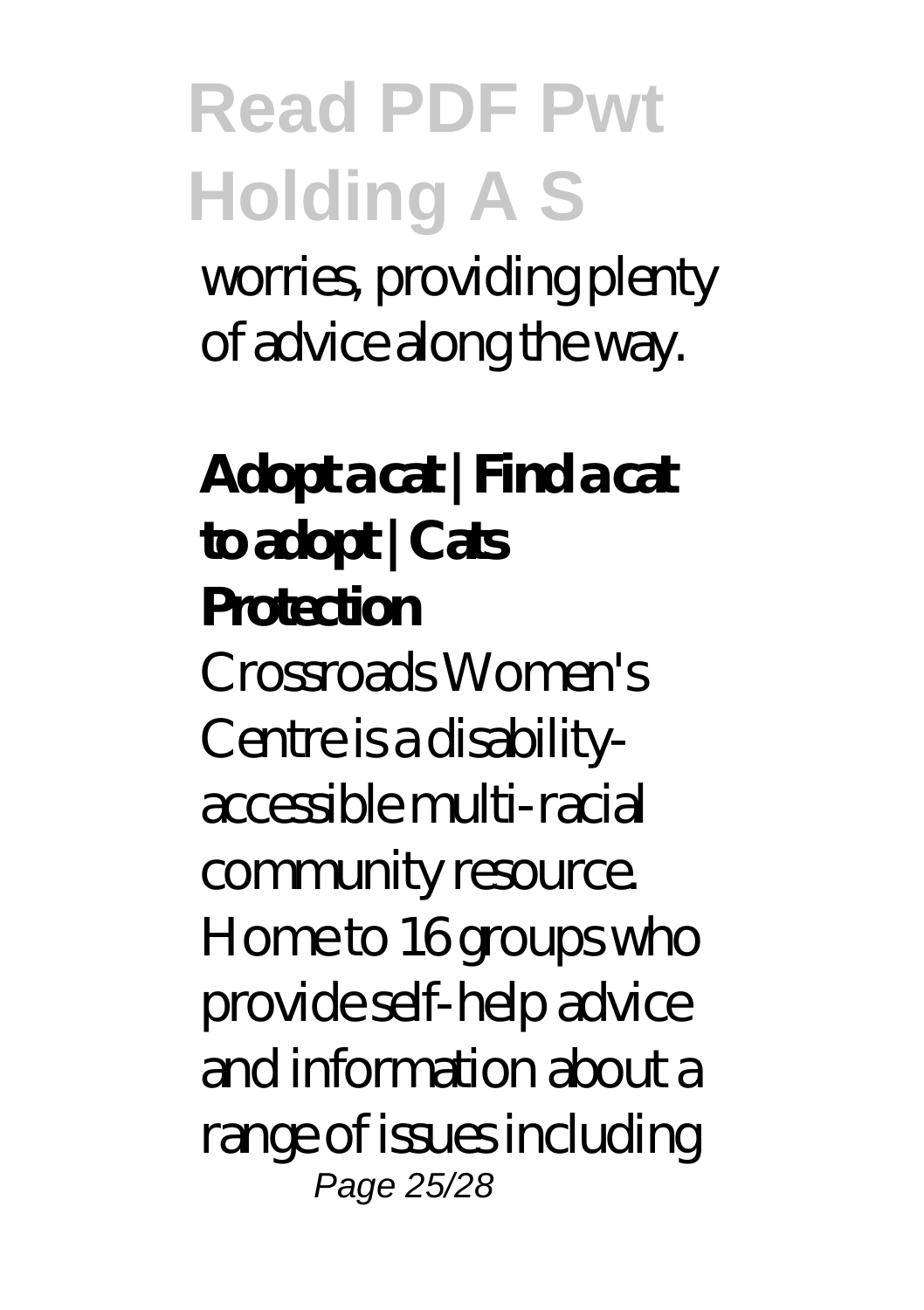escaping sexual and racial violence, opposing discrimination of all kinds, accessing benefits, housing and legal advice, etc. Activities include research,…

#### **Legal Advice - Search Results | Islington Directory** Applicants for a UCL postgraduate programme are normally expected to Page 26/28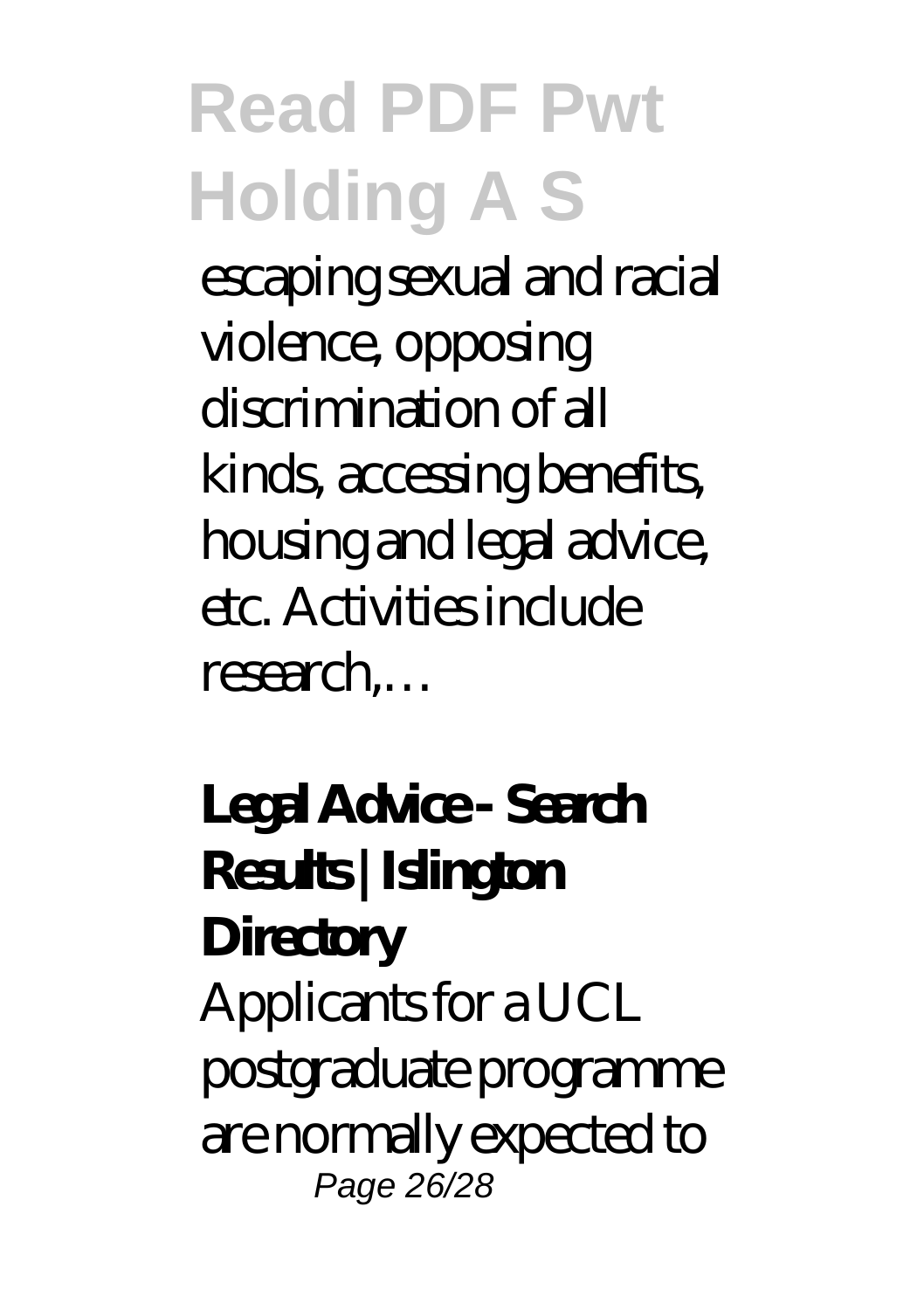hold at least a 2.2 in a UK undergraduate degree (or equivalent overseas qualification). But other academic qualifications of an equivalent standard and substantial work experience and achievements at work demonstrating ability to study successfully at a postgraduate level can be taken into account.